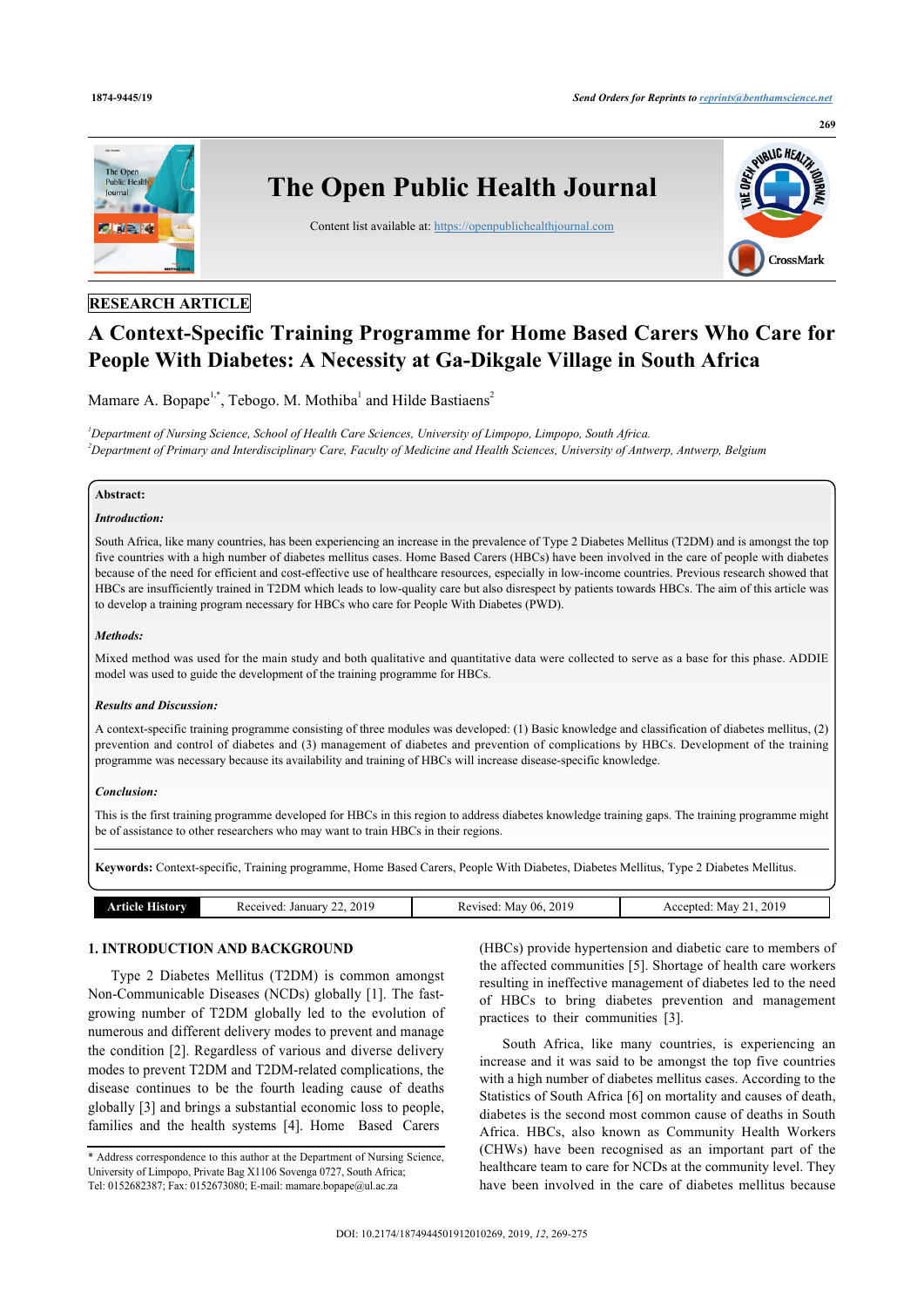there was a need for efficient and cost-effective use of healthcare resources, especially in low-income countries. HBCs involvement in the care of diabetes people at the community level has been found to be a promising approach for improving diabetes health outcomes [\[7\]](#page-6-6). HBCs serve as a link between healthcare services and community members because they have unique knowledge, cultural competency and a close relationship with the community [\[7\]](#page-6-6).

The HBCs in many parts of South Africa are employed by the NGOs which receive funds from the government and they are supervised by professional nurses and coordinators at the Primary Care Level to oversee their daily activities [[8](#page-6-7)]. The study conducted by Abrahams-Gessel, Denman and Montano [[9](#page-6-8)], revealed that HBCs often have poor knowledge about NCDs including diabetes mellitus and their risk factors.

In South Africa, patients lack respect for HBCs because they are not trained [\[10](#page-6-9)]. HBCs who care for people with diabetes mellitus need to be capacitated with a structured training and support programme [\[11](#page-6-10)]. The utilisation of adequately trained HBCs with ongoing supervision and support to perform clearly defined tasks can be more beneficial for people with NCDs at community level2. HBCs without formal training can be trained effectively to screen, prevent and manage People With Diabetes (PWD)[[12,](#page-6-11) [13](#page-6-12)].

The current article is part of the larger study which was aimed at developing, implementing and evaluating a training programme for HBCs who care for PWD at Ga-Dikgale village in Limpopo province of South Africa. A mixed method approach following convergent parallel design was used during the situational analysis in Phase 1 of the main study to explore and describe practices, knowledge and training needs of HBCs. The overall purpose of this article was to describe the development of a context-specific training programme for HBCs who care for PWD at Ga-Dikgale village in Limpopo province.

# **2. METHODOLOGY AND DESIGN**

In the whole study, the ADDIE model was used to guide the development, implementation and evaluation of a contextspecific training programme for HBCs [[14\]](#page-6-13). ADDIE model is a systematic instructional design and abbreviation of the following logical steps: Analysis, Design, Development,

Implementation and Evaluation [\[15](#page-6-14)]. These steps are sequential meaning the output of one step becomes the input for the next step[[16\]](#page-6-15). Furthermore, Wetty[[16\]](#page-6-15) indicated that it is an iterative feedback model because the results of the last stage are returned to the point of origin for feedback, to close the loopholes and or to refine the learning product. ADDIE model was followed in this study to ensure that correct steps were followed to develop appropriate learning material in an optimal manner,to meet the needs of the HBCs [[17\]](#page-6-16). This article focusses on the first three steps: analysis, design and development described below and have been used for the development of the training programme as illustrated in Fig. (**[1](#page-1-0)**). In the last phase of the larger study, the last two steps will be reported on at a later date.

# **2.1. Step 1. Analysis**

The analysis is the first step of ADDIE's model which was used to identify training needs in order to develop the training programme for the HBCs and which formed the basis of all other steps [\[18](#page-6-17)]. Needs analysis of diabetes information and education was conducted in the first phase of the study employing a mixed method approach and the results were published else where. The population for this study was all HBCs who care for diabetes patients at Ga-Dikgale village. Fifteen HBCs who were purposively selected because they had diabetic patients under their care volunteered to be interviewed during data collection period to address experiences and learning needs of Home Based Carers (HBCs) who care for diabetic people at Ga-Dikgale village. The total population of 53 HBCs available during data collection and willing to participate, were included in the study and completed the questionnaires which addressed diabetes knowledge HBCs.

#### **2.2. Step 2. Design**

The design step is [th](#page-6-18)e blueprint of how the training programme was created [19]. The purpose of the designing step is to defin[e th](#page-6-14)e anticipated performance and suitable evaluation methods [15]. In the design step, learning outcomes were identified and formulated with the idea that the success of this training implementation depends on clearly formulated learning outcomes, to meet the needs of HBCs. Based on the learning outcomes, the training content, teaching/learning

<span id="page-1-0"></span>

**Fig.(1).** Summary of activities of the ADDIE model in the development of the training programme.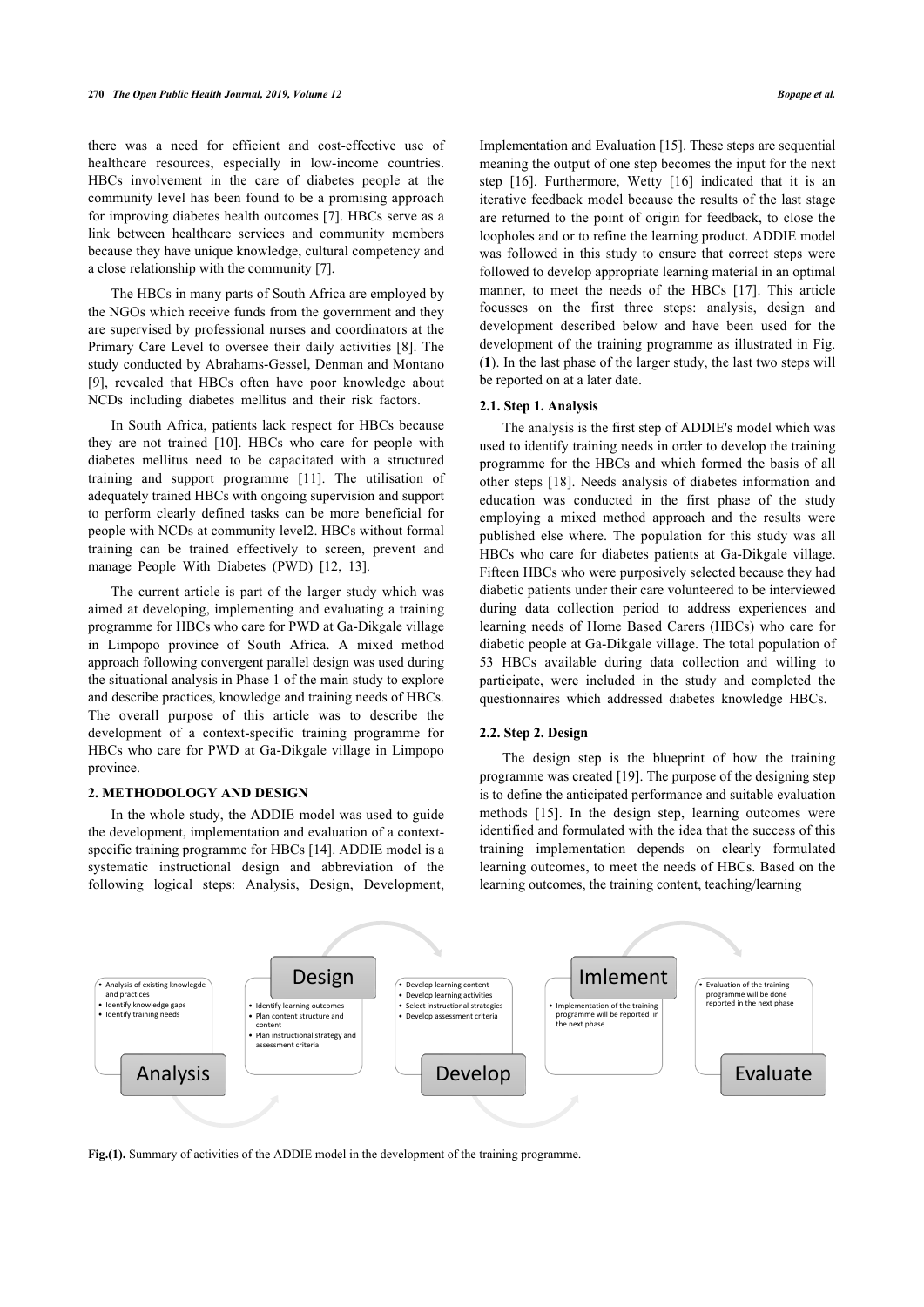methods, instructional strategies and assessment criteria were designed.

Two types of the learning outcomes namely; critical crossfield outcomes and specific learning outcomes were formulated in this study. Critical cross fields were adopted from the South African Qualifications Authority (SAQA) [\[20](#page-6-19)]. The research team used information gathered from the analysis step (situational analysis) to create a plan to bridge the learning gaps (training needs) identified and developed the specific learning outcomes. SAQA format, which was followed, encompasses the following elements: the name of the training programme, National Qualification Framework (NQF) level, Credits which reflect the average length of time the learner takes to complete learning of which 10 (ten) notional hours equal to 1 (one) credit, purpose of the training programme, duration of the programme, learning assumed to be in place, critical cross-field outcomes, specific outcomes and assessment criteria, Unit standard and programme assessment.

#### <span id="page-2-0"></span>**Table 1. Qualitative results.**

| <b>HBCs</b> activities | 1.1 Provide nutritional needs                      |  |
|------------------------|----------------------------------------------------|--|
| during care of PWD     | 1.2 Assist with adherence to prescribed            |  |
|                        | treatment (medication support)                     |  |
|                        | 1.3 Provide patient-centered care based on their   |  |
|                        | expectations                                       |  |
|                        | 1.4 Wound dressing                                 |  |
| <b>HBCs challenges</b> | 1.1 Knowledge gaps                                 |  |
|                        | 1.2 Beliefs and attitudes of patients              |  |
|                        | 1.3 Context of diabetic patients (poverty, living) |  |
|                        | alone)                                             |  |
|                        | 1.4 Difficulties to engage nurses                  |  |
| <b>HBCs training</b>   | 1.1 Types of diabetes, signs and symptoms,         |  |
| needs                  | normal ranges of blood glucose, diabetic diet      |  |
|                        | and complications                                  |  |
|                        | 1.2 Procedures and tests done during               |  |
|                        | management of diabetes patients                    |  |
|                        | 1.3 Different treatment types of treatment given   |  |
|                        | for diabetes                                       |  |
|                        | 1.4 Wound care                                     |  |

#### **2.3. Step 3. Development**

According to the ADDIE model, the development step is where the researcher creates and assembles the content of the programme assets created in the design phase [\[21](#page-6-2)]. The aim of

# <span id="page-2-1"></span>**Table 2. The design of the training programme.**

this step was to create the learning content that incorporates all the learning needs of the HBCs, and also to develop learning materials with learning outcomes that are relevant, legible and reader-friendly for the level of the HBCs. In this step, the structure and content of the training programme including learning activities, instructional and assessment strategies are aligned with developed learning outcomes.

# **3. RESULTS**

In the next paragraphs, this paper presents the steps followed during training programme development guided by the ADDIE model.

#### **3.1. Step 1. Analysis**

Based on the knowledge questionnaire used in the first phase, of the major study the following knowledge gaps in relation to care and management for PWD were identified: definition of condition, types of diabetes mellitus, age group mostly affected Type 2, ideal range for normal and abnormal blood glucose levels, signs and symptoms, diabetic diet, prevention and control and complications and management of diabetic complications [\[22](#page-6-20)]. The results obtained from the qualitative part of the study indicated the HBCs' activities during the provision of care, challenges experienced and training needs, whereby they have suggested the training topics during interviews [\[23](#page-6-21)] (Table **[1](#page-2-0)**).

The gaps identified from the quantitative results were supported by the training topics suggested by the HBCs during the interview sessions conducted. The full situational analysis results for the current training programme of HBCs have been obtained and is/will be reported elsewhere.

# **3.2. Step 2. Design**

The design of the training programme is presented in Table **[2](#page-2-1)**. The care and management of people with diabetes training programme were designed as a 16 hours workshop which was divided into two eight hours session per day. The training programme was at Level 4 of the National Qualification Framework (NQF) with 11/2 credits. The contact sessions were divided into two for two groups of HBCs for interactive facilitation with different facilitators who were a professional nurse (researcher), a dietician, pharmacist and the psychologist.

| <b>Course:</b> Care and management of diabetes people by HBC      | Contact hours: 16 hours (Two 8 hours session per day)<br>Credits: $11/2$<br><b>NOF Level: 4</b><br>Venue: Bolivia Lodge                            |
|-------------------------------------------------------------------|----------------------------------------------------------------------------------------------------------------------------------------------------|
| Duration of the course                                            | Two training days (to be able to use interactive facilitation)                                                                                     |
| <b>Pre-requisites</b><br>Learning assumed to be in place          | • Basic Life skills<br>• Basic Communication skills at the community level                                                                         |
|                                                                   | • Basic Interpersonal Relationship at the community level                                                                                          |
| Co-requisites<br>Units of learning contributing during the course | • A Home Based Carer<br>• Able to read, write and communicate<br>• Having been an HBC at Ga-Dikgale village taking care of Type2 diabetes patients |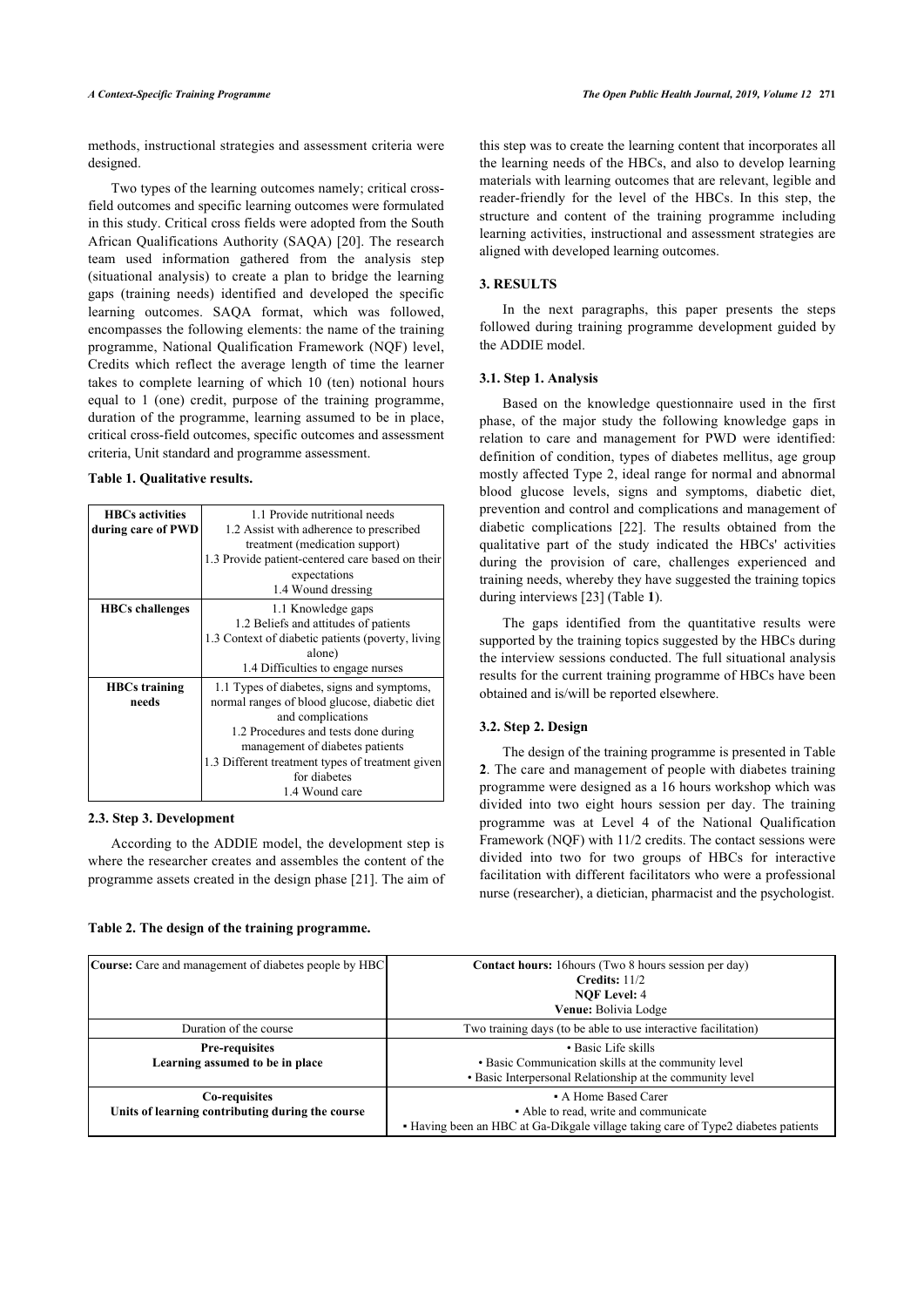| (Table 2) contd                                                                                                                                                                                                                                                              |                                                                                                                                                                                              |  |  |
|------------------------------------------------------------------------------------------------------------------------------------------------------------------------------------------------------------------------------------------------------------------------------|----------------------------------------------------------------------------------------------------------------------------------------------------------------------------------------------|--|--|
| <b>Course facilitator</b>                                                                                                                                                                                                                                                    | Professional nurse                                                                                                                                                                           |  |  |
|                                                                                                                                                                                                                                                                              | Dietician                                                                                                                                                                                    |  |  |
|                                                                                                                                                                                                                                                                              | Pharmacist                                                                                                                                                                                   |  |  |
|                                                                                                                                                                                                                                                                              | Psychologist                                                                                                                                                                                 |  |  |
| Purpose of the course                                                                                                                                                                                                                                                        | The overall purpose of the course is to equip and enhance HBCs' skills and knowledge<br>with regard to activities that are involved in the care of people with diabetes in the<br>community. |  |  |
|                                                                                                                                                                                                                                                                              | <b>Critical cross-field outcomes</b>                                                                                                                                                         |  |  |
|                                                                                                                                                                                                                                                                              | Course learners will be able to:                                                                                                                                                             |  |  |
| a) Identify and solve problems related to Diabetes Mellitus (DM)                                                                                                                                                                                                             |                                                                                                                                                                                              |  |  |
| b) Work effectively with others as a member of a team and community towards changing their behaviour.                                                                                                                                                                        |                                                                                                                                                                                              |  |  |
| c) Organize and manage oneself and one's activities responsibly and effectively when using the principles of learning to facilitate change.                                                                                                                                  |                                                                                                                                                                                              |  |  |
| d) Collect, analyze, organise and critically evaluate information better understand and explain by selecting the relevant subject matter for imparting                                                                                                                       |                                                                                                                                                                                              |  |  |
|                                                                                                                                                                                                                                                                              | to communities                                                                                                                                                                               |  |  |
|                                                                                                                                                                                                                                                                              | e) Communicate effectively using visual and language skills either orally or written when communicating effectively with individuals and groups                                              |  |  |
|                                                                                                                                                                                                                                                                              | regarding risk behaviour and change                                                                                                                                                          |  |  |
| f) Use science and technology effectively and critically when gathering and providing information to individuals and communities<br>g) Recognize that problem-solving contexts do not exist in isolation and work as a team member of the multidisciplinary healthcare team. |                                                                                                                                                                                              |  |  |
| <b>Course outline:</b> Upon completion of this course, the Home Based Carers as learners should be able to achieve the following Specific Learning                                                                                                                           |                                                                                                                                                                                              |  |  |
| Outcome (SLO1, 2, 3, 4, 5 and 6):                                                                                                                                                                                                                                            |                                                                                                                                                                                              |  |  |
| 1. Demonstrate understanding of the basic knowledge with regard to diabetes mellitus (SLO1)                                                                                                                                                                                  |                                                                                                                                                                                              |  |  |
| 2. Explain risk factors and signs and symptoms of diabetes mellitus (SLO2)                                                                                                                                                                                                   |                                                                                                                                                                                              |  |  |
|                                                                                                                                                                                                                                                                              | 3. Educate and support diabetes mellitus people about healthy lifestyle (SLO4)                                                                                                               |  |  |
|                                                                                                                                                                                                                                                                              | 4. Describe the management of diabetes mellitus and treatment adherence (SLO4)                                                                                                               |  |  |
| 5. Explain the prevention and care of complications of diabetes mellitus (SLO5)                                                                                                                                                                                              |                                                                                                                                                                                              |  |  |
|                                                                                                                                                                                                                                                                              | 6. Demonstrate a positive attitude when dealing People with diabetes (SLO6)                                                                                                                  |  |  |

The venue for the workshop was away from their work environment because work-related interruptions were avoided. The pre-requisites for this course were basic life skills, basic communication skills and basic interpersonal relationship at the community level. The training also had a corequisite for training namely; a Home Based Carer, able to read, write and communicate and has been an HBC at Ga-Dikgale village taking care of Type 2 diabetes patients.

The researcher formulated clear and precise learning outcomes using Bloom's Taxonomy to classify the following levels of learning: [re](#page-6-6)member, understand, apply, analyse, evaluate and create [24], so that the learner has no doubt about

<span id="page-3-0"></span>**Table 3. Content of the modules in the programme.**

what was expected (Table**2**). Critical cross-field outcomes which express qualities that should be achieved in all qualifications and Specific Learning Outcomes to address the participants' needs and requirements were formulated[[20\]](#page-6-19).

Content is the focal point for engaging the HBCs during the process of knowledge construction. The researcher determined the content that was consistent with the learning outcomes. Based on the learning outcomes, the researcher designed a training content which consisted of three modules: (1) basic knowledge and classification of diabetes mellitus, (2) prevention and control of diabetes and (3) management of diabetes and prevention of complications by HBCs. The modules also have units which are presented in Table**3**.

| <b>MODULE</b>                                                                   | <b>STUDY UNIT</b>                                                             | <b>CONTENT</b>                                                                                                                                                                                                                                                                                                         |
|---------------------------------------------------------------------------------|-------------------------------------------------------------------------------|------------------------------------------------------------------------------------------------------------------------------------------------------------------------------------------------------------------------------------------------------------------------------------------------------------------------|
| Module 1:<br>Basic knowledge and classification<br>related to diabetes mellitus | Study unit 1.1:<br>Description of diabetes mellitus and its<br>classification | • Concepts used for Diabetes mellitus and care<br>• Normal regulation of blood glucose<br>• Types of diabetes mellitus<br>• Clinical difference between diabetes type 1 and type 2                                                                                                                                     |
|                                                                                 | Study unit 1.2:<br>Risk factors and sign and symptoms of<br>diabetes          | • Signs and symptoms of diabetes mellitus<br>• Risk factors of diabetes mellitus                                                                                                                                                                                                                                       |
| Module 2: Prevention and control of<br>diabetes                                 | Study unit 2.1<br>Promotion of healthy lifestyle                              | • Early detection of diabetes by FINDRISK tool)<br>• Healthy diets<br>• Healthy food guide pyramid<br>• Plate model<br>• Role of physical activity in the prevention of diabetes<br>• Physical activities for diabetic patients<br>• Benefits of losing weight<br>• Avoidance of alcohol<br>• Avoidance of tobacco use |
| Module 3:<br>Management of diabetes and<br>prevention of complications by HBCs  | Study unit 3:1<br>Management of diabetes                                      | • Measures by HBCs to manage diabetes mellitus<br>• Role of HBCs in assisting adherence to diabetic treatment<br>• Knowledge of glucose testing and to assist diabetic patients<br>on treatment                                                                                                                        |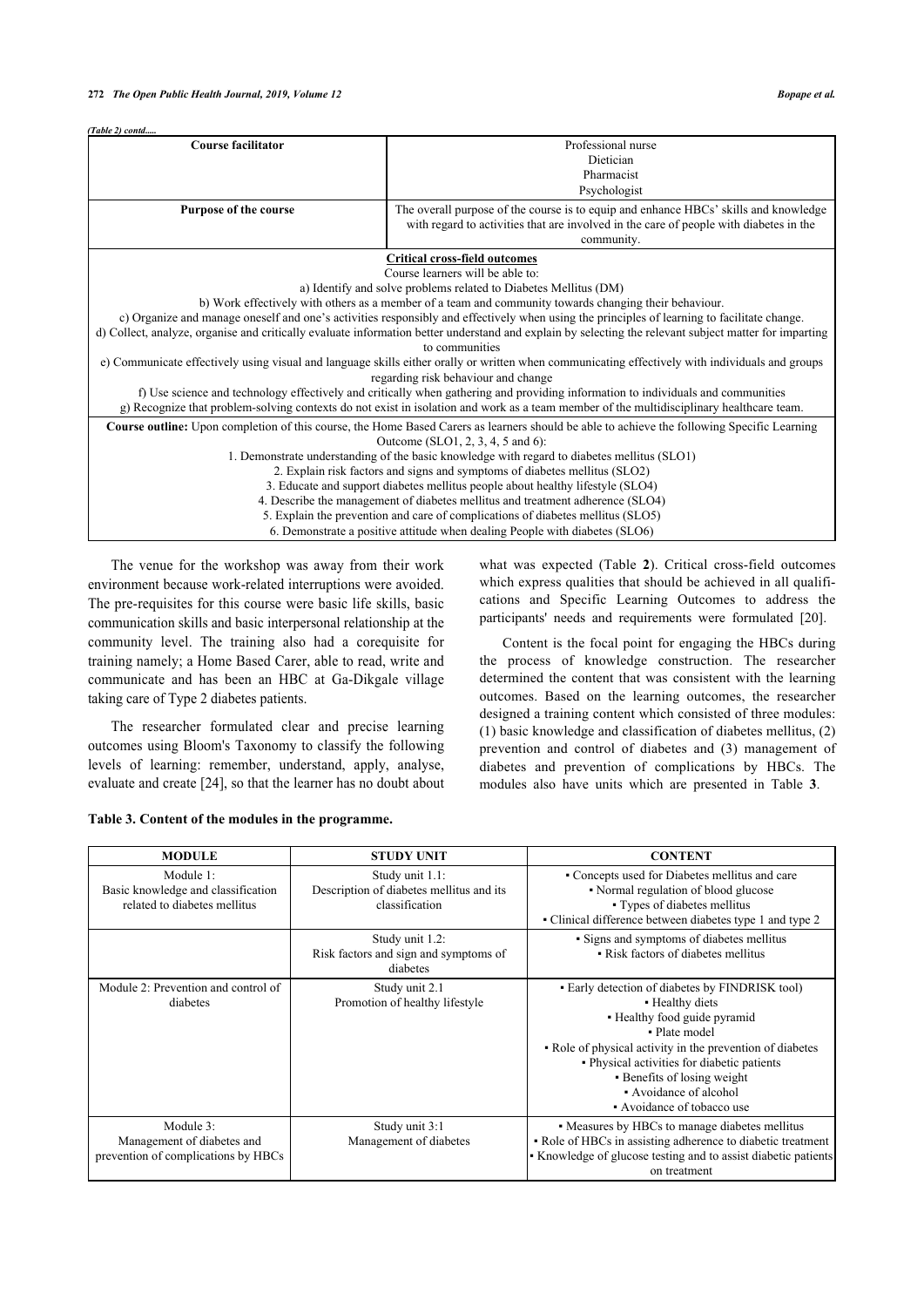*(Table 3) contd.....*

| <b>MODULE</b> | <b>STUDY UNIT</b>                           | <b>CONTENT</b>                                         |
|---------------|---------------------------------------------|--------------------------------------------------------|
|               | Study unit 3: 2                             | • Complications of diabetes mellitus.                  |
|               | Complications of diabetes mellitus and care | • Hypoglycaemia, signs and symptoms, causes and        |
|               | provision by HBCs                           | prevention                                             |
|               |                                             | • Diabetic foot problems, prevention of foot ulcer and |
|               |                                             | amputation and wound dressing                          |
|               |                                             | • Management and care of complications by HBCs         |

# **3.3. Step 3. Development of the Training Programme**

Learning materials that covered all the SLO were designed at this stage. During the design of the learning materials, the researcher considered the competency level of the HBCs. The training materials were drafted first and then submitted for evaluation for representativeness, appropriateness, completeness and importance to the research supervisors, psychologists, dieticians and pharmacists before a final version was concluded. The psychologists, dieticians and Pharmacists were included because they formed part of the implementation of this training programme.

#### **3.4. Content Development**

The researcher considered the following aspects during content development: the relevancy of the content included in the specific learning outcomes and objectives to achieve the SLO. The process of preparing the content was based on interviews conducted during data collection and reviewed literature related to diabetes mellitus and published books [[25](#page-6-22)]. The researcher developed the content that matches the learning outcomes identified in the design step. The content was divided into three modules in line with the SLO. The first module was for basic knowledge and classification related to diabetes which was divided into units. Each unit has different content and further divided into sub-units. Table **[3](#page-3-0)** gives an overview of the different modules of the training program.

#### <span id="page-4-0"></span>**Table 4. Specific learning outcomes and assessment criteria.**

# **3.5. Instructional Strategies**

Learner-centered and problem orientated strategies were the guiding framework for accomplishing the learning outcomes. The researcher selected the instructional strategies that accommodated individual learner's rates of learning and learning style based on reviewed literature. The instructional strategies selected were lecturer's method, discussion, active learning, and cooperative learning/group discussions, role plays and case-based exercises [[26\]](#page-6-23).

#### **3.6. Assessment Criteria**

The strategies for assessment were developed at this stage in order to measure success gained from the developed programme. Assessment would be undertaken continuously throughout the implementation of the training as it is interlinked with all the activities. The researchers would use formative assessment strategies such as open-ended questions, group discussions, and peer assessment to assess the understanding of the HBCs and achievement of the learning outcomes during the workshop. In this context, the researcher formulated assessment questions at the end of every activity to assess comprehension of the content in relation to the learning outcomes of the s[pe](#page-4-0)cific unit. The assessment criteria are presented in Table **4**.

| <b>Specific</b><br><b>LEARNING OUTCOME</b>                                          | <b>ASSESSMENT CRITERIA</b><br>The participant will be able to                                                                                                                                                                                                                                                                                                                                                                                                                                                                                                                                                                                              |
|-------------------------------------------------------------------------------------|------------------------------------------------------------------------------------------------------------------------------------------------------------------------------------------------------------------------------------------------------------------------------------------------------------------------------------------------------------------------------------------------------------------------------------------------------------------------------------------------------------------------------------------------------------------------------------------------------------------------------------------------------------|
| 1. Demonstrate understanding of basic knowledge with regard to<br>diabetes mellitus | • Define the following concepts related to diabetes mellitus: diabetes mellitus,<br>blood glucose, insulin, pancreas, hyperglycaemia and hypoglycaemia<br>• Describe normal regulation of blood glucose<br>• Name and explain the classification of diabetes mellitus<br>• Outline the clinical differences between diabetic mellitus type 1 and type 2                                                                                                                                                                                                                                                                                                    |
| 2. Explain risk factors and signs and symptoms of diabetes<br>mellitus              | • Identify and describe signs and symptoms of diabetes mellitus<br>• Identify and describe risk factors of diabetes mellitus                                                                                                                                                                                                                                                                                                                                                                                                                                                                                                                               |
| 3. Educate and support diabetes mellitus people about healthy<br>lifestyle          | • Describe the importance of early detection in diabetes mellitus<br>• Explain how to use FINDRISK TOOL to identify people at risk of developing<br>diabetes mellitus Describe the healthy diets<br>• Explain diet that needs to be followed by diabetes people<br>• Explain healthy food guide pyramid and plate model<br>• Describe the role/benefits of physical activity/exercise in the prevention and<br>management of diabetes<br>• List the examples of simple physical activities/exercises diabetic patients can<br>engage in<br>• Describe the danger of alcohol on diabetes mellitus<br>• Describe the effects of smoking on diabetes mellitus |
| 4. Describe the management of diabetes mellitus and treatment<br>adherence          | • Describe measures to be followed in management of diabetes<br>• Describe adherence to diabetic treatment<br>• Explain glucose testing                                                                                                                                                                                                                                                                                                                                                                                                                                                                                                                    |
| 5. Explain the prevention and care of complications of diabetes<br>mellitus         | • List and explain the complications of diabetes mellitus.<br>• Describe management of mild and severe hypoglycaemia<br>• Outline general principles for foot care<br>· Describe management and care of complications by HBCs                                                                                                                                                                                                                                                                                                                                                                                                                              |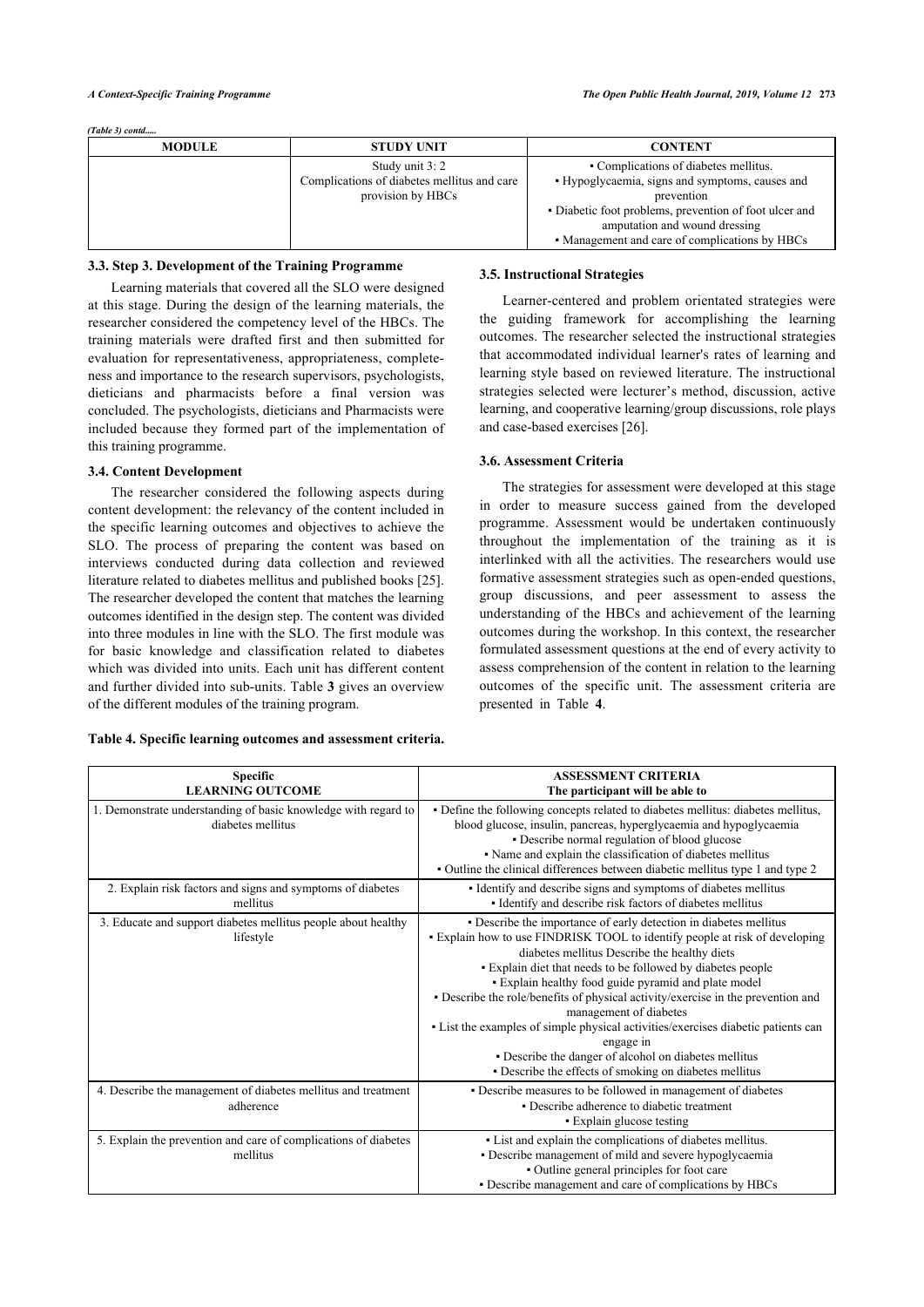#### **3.7. Training Materials**

The training materials developed included hard copies of training manuals printed for each HBC and the power point sides which covered all the SLO.

#### **4. DISCUSSION**

The study aimed at developing a training programme for HBCs who care for diabetes mellitus people at Ga-Dikgale village in the Limpopo Province of South Africa. It led to the design and development of a context-specific training programme for HBCs who care for diabetic people at Ga-Dikgale villages. This is the first training programme which was developed on the care of PWD in this context targeting the HBCs. The programme developed marks the beginning of the journey to strengthen the performance of HBCs in the provision of services to diabetes mellitus patients .

Instructional design system following the ADDIE model provided practical steps for organising a training development project. According to Branch [[15](#page-6-14)], ADDIE's model describes and prescribes what needs to happen during the process. The analysis, design and development were the only three steps followed at this phase. In consistent with the literature reviewed, the model was helpful because it is process-based and follows a systemic problem-solving approach that provided well-defined basic and easy to follow steps [[14,](#page-6-13) [27](#page-6-24) - [29\]](#page-6-10).

The situational analysis provided an opportunity to complete a thorough analysis of HBCs' training needs that guided the designing and the development of the training programme. Major knowledge gaps and training topics were suggested and served as a foundation for specifying the learning outcomes, content and activities, instructional strategies and assessment strategies. In support of this, other studies conducted in Western Nepal and South Africa, respectively, indicated that the knowledge gaps were identified through assessment in order to develop training [\[29](#page-6-10), [30](#page-6-11)]. In congruence with other findings Tsolekile, Schneider and Puoane[[11](#page-6-10)] reported that HBCs basic knowledge about diabetes is poor and it needs to be improved for community-based diabetes management to be successful. The benefit of using this model is that it permitted the researcher to refer and revisit previous steps during the process.

The design of the training programme was based on SAQA guidelines [[20](#page-6-19)], even though HBCs have no professional body that regulates their training. The HBCs have a job description that describes their activities for caring for people with chronic conditions that is context specific and is developed by NGOs managers. The designing of the training must be based on SAQA because it was established to create a single, integrated, national education and training framework for the whole nation, and to improve the quality of education and training in South Africa[[31\]](#page-6-25). The adaptation of the SAQA standards format for guiding the design of the training programme was helpful in the planning of it.

Development of the training programme was necessary because it's availability and training of HBCs will increase disease-specific knowledge and this was supported by other studies like diabetes training of community health workers serving native Hawaiians and Pacific people[[32](#page-6-26)]. The utilisation of ADDIE's model of instructional design in the development of the training programme benefited both the quality of the training content, teaching strategies, and

assessments methods. The training content developed was based on the topics suggested by the HBCs during the interviews as emerged form themes after data analysis and the activities of HBCs during provision of care to PWD, and this was supported by the literature [\[25](#page-6-22)].

The next phase in our study is the implementation of the training programme and evaluation of the effectiveness of the training programme. The evaluation would make it possible to establish the impact of the training programme.

#### **5. LIMITATIONS OF THE STUDY**

The stakeholders NGOs managers for HBCs, diabetic people, nurses from the clinics and community members were not involved during the situational analysis to assess the task performance of the leaners, who accordingto the ADDIE model, should have been involved, which is a limitation of this study. However, the results obtained from the needs assessment revealed enough clarity on the performance gap and learning needs to base our decision for developing the training programme. Although HBCs' performance gap and learning needs were enough for a basic training programme, further exploration of the stakeholders' perspectives at a later stage is suggested for more advanced training opportunities.

#### **CONCLUSION**

This paper concentrated on the development of a contextspecific training programme. The first three steps of the ADDIE model (analysis, design and development) used as a guide and the program was successfully developed for the HBCs who care for PWD. The training programme developed consisted of three modules targeting learning outcomes: (1) basic knowledge and classification related to diabetes mellitus, (2) prevention and control of diabetes and (3) management of diabetes and prevention of complications by HBCs which will be facilitated within two sessions lasting for 16 hours each. The training material and assessment criteria were also developed. This is the first training programme developed for the HBCs in this region to address diabetes knowledge training gaps. The training programme might be of assistance to other researchers who may want to train HBCs in their regions. The training programme will be implemented and evaluated in the next phase.

# **ETHICS APPROVAL AND CONSENT TO PARTICIPATE**

Ethical clearance for this study was obtained from the Turfloop Research Ethics Committee (TREC) at the University of Limpopo (TREC/76/2016: PG). Permission to conduct the study was obtained from the Limpopo province Department of Health and from HBCs organisations managers.

# **HUMAN AND ANIMAL RIGHTS**

No animals were used in this research. All human research procedures followed were in accordance with the ethical standards of the committee responsible for human experimentation (institutional and national), and with the Helsinki Declaration of 1975, as revised in 2013.

#### **CONSENT FOR PUBLICATION**

Informed consent was obtained from the participants prior to data collection.

### **AVAILABILITY OF DATA AND MATERIALS**

The data sets used during this study are available on request for the readers from the corresponding authors.